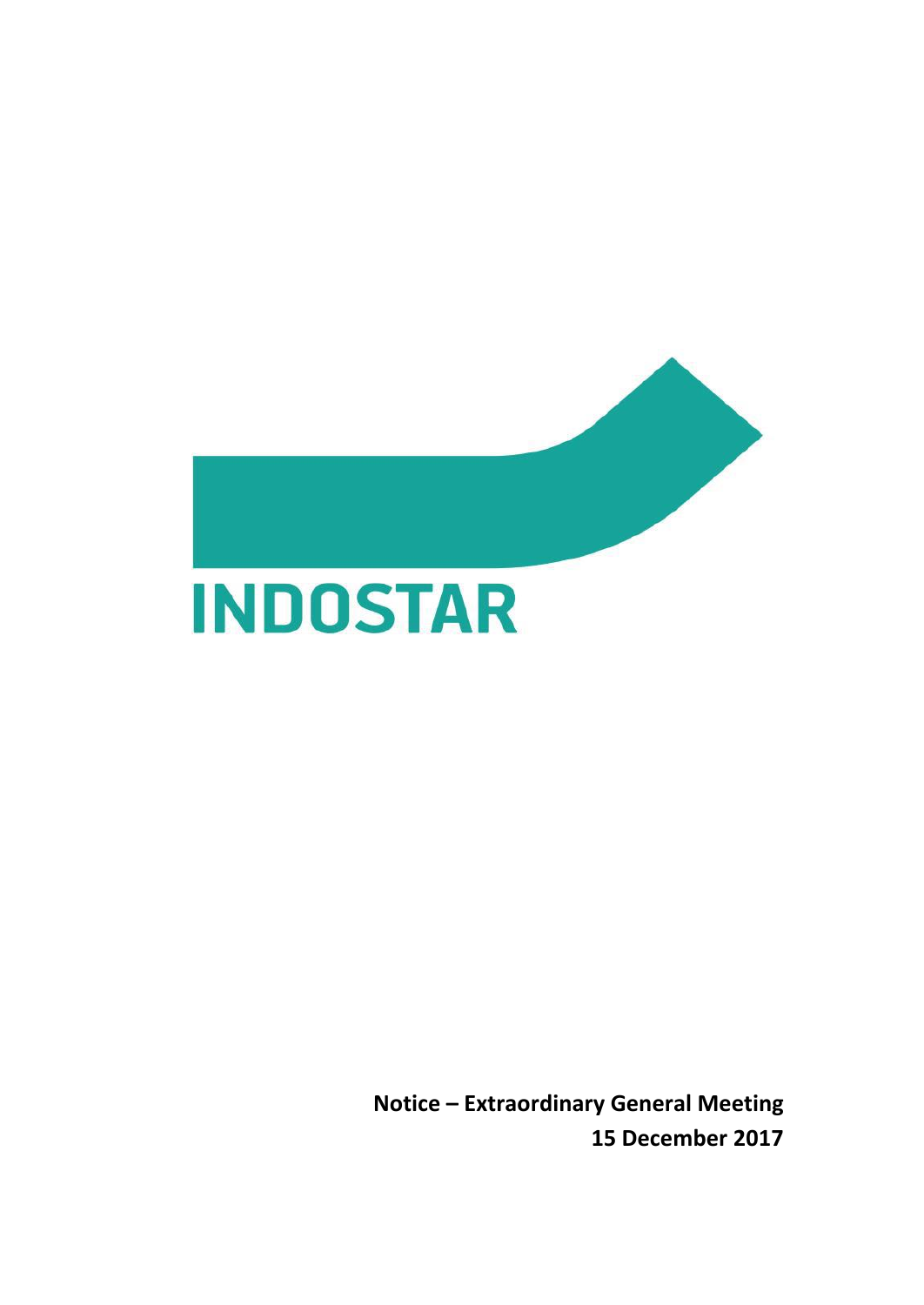

### **NOTICE**

**NOTICE** is hereby given that an Extraordinary General Meeting of the Members of **IndoStar Capital Finance Limited** will be held on Friday, 15 December 2017 at 11.00 a.m. at shorter notice at the Registered Office of the Company at One Indiabulls Center, 17<sup>th</sup> Floor, Tower 2A, Jupiter Mills Compound, Senapati Bapat Marg, Mumbai – 400 013, to transact the following businesses:

### **1. IndoStar ESOP Plan 2018 (ESOP 2018)**

To consider and if thought fit, to pass with or without modification(s), the following resolution as a **Special Resolution**

**"RESOLVED THAT** pursuant to the (i) Section 62(1)(b) and other applicable provisions of the Companies Act, 2013, read with Rule 12 of the Companies (Share Capital and Debentures) Rules, 2014, (including any statutory modification(s) or re-enactment(s) thereof for time being in force) (the "**Act**"); (ii) provisions contained in the Memorandum of Association and the Articles of Association of the Company; (iii) such other rules, regulations, notifications, guidelines and laws applicable in this regard, from time to time, and subject to such approval(s) / consent(s) / permission(s) / sanction(s), as may be required, from the appropriate regulatory authorities / institutions / bodies including but not limited to the Stock Exchanges, Securities and Exchange Board of India, and the Reserve Bank of India, and further subject to such terms and conditions as may be prescribed while granting such approval(s) / consent(s) / permission(s) / sanction(s), and which may be agreed to and accepted by the Board of Directors (hereinafter referred to as the "**Board**" which term shall be deemed to include any Committee thereof, including the Nomination and Remuneration Committee ("**NRC**") constituted by the Board, for the time being exercising the powers conferred on the Board by this Resolution), consent of the Members of the Company be and is hereby accorded to introduce and implement "IndoStar ESOP Plan 2018" (**"ESOP 2018"**) and to create, grant, offer, issue and allot, at any time, to the present and  $/$  or future permanent employees of the Company working in India or abroad and / or directors (including whole-time directors but excluding non-executive independent directors) of the Company and any other individuals / entities as allowed under applicable rules, regulations, guidelines and laws (hereinafter referred to as **"employees"** or **"said employees"**) under ESOP 2018, 60,00,000 (Sixty Lakh) stock options convertible into 60,00,000 (Sixty Lakh) equity shares of the Company (or such adjusted numbers for corporate actions including bonus, stock, splits or consolidation or other re-organisation of the capital structure of the Company), having face value of INR 10/- (Rupees Ten only) per equity share, at such price, in one or more tranches, and on such terms and conditions as may be fixed or determined by the Board in accordance with the Act and provisions of ESOP 2018;

**RESOLVED FURTHER THAT** without prejudice to the generality of the above but subject to the terms mentioned in the Explanatory Statement, annexed to the Notice convening this Meeting, which are hereby approved by the Members, the Board be and is hereby authorised to formulate, evolve, decide upon, administer, superintend and implement ESOP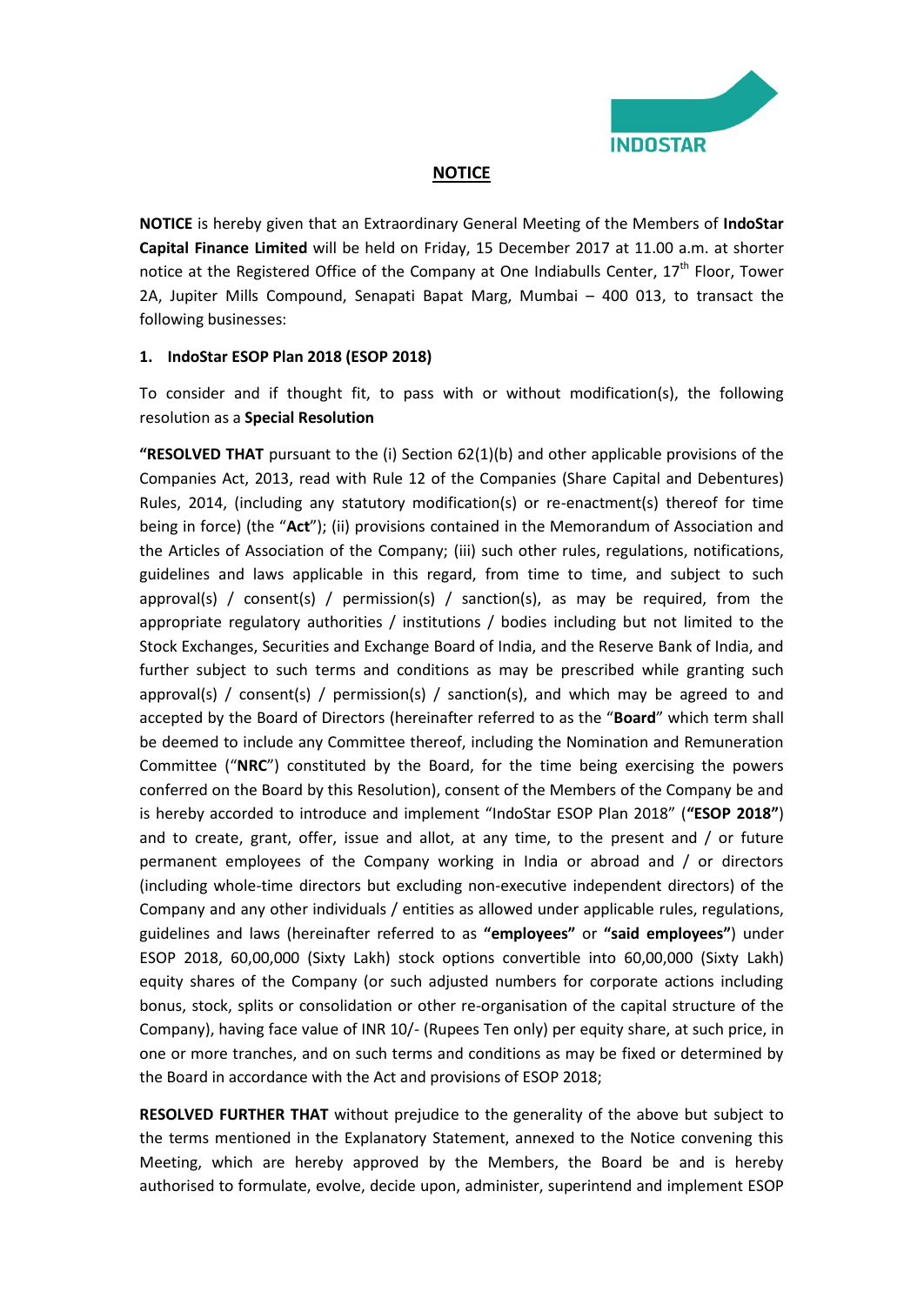

2018, as the Board in its absolute discretion deems fit, and as per draft submitted to this Meeting which draft is hereby specifically approved by the Members;

**RESOLVED FURTHER THAT** the Board be and is hereby authorised to issue and allot equity shares upon exercise of stock options, from time to time, granted under ESOP 2018 and such equity shares allotted shall in all respects rank *pari passu* inter-se and with the then existing equity shares of the Company;

**RESOLVED FURTHER THAT** as is required, the Company shall conform to the accounting policies as applicable to the Company, from time to time;

**RESOLVED FURTHER THAT** the Board be and is hereby authorised to re-price the options as it deems fit, which are not exercised, whether or not they have been vested, if the exercise price of the options is rendered unattractive due to fall in price of the share in the market and such re-pricing is not detrimental to the interest of the employees who have been granted stock options under ESOP 2018;

**RESOLVED FURTHER THAT** the Board be and is hereby authorised to make any modifications, changes, variations, alterations or revisions in ESOP 2018, as it may deem fit, from time to time or to suspend, withdraw or revive ESOP 2018, from time to time, in conformity with the provisions of the Act and other applicable rules, regulations, guidelines and laws, unless such variation, amendment, modification or alteration is detrimental to the interest of the employees who have been granted stock options under ESOP 2018;

**RESOLVED FURTHER THAT** for the purpose of giving effect to the above Resolution(s), the Board be and is hereby authorised, without being required to seek any further consent or approval of the Members of the Company or otherwise to the end and intent that the Members shall be deemed to have given their approval thereto expressly by the authority of this Resolution, to (i) do all such acts, deeds, matters and things as it may, in its absolute discretion, deem necessary, expedient or proper; (ii) execute all such deeds, documents, instruments and writings as it may in its absolute discretion deem necessary in relation to ESOP 2018; and (iii) to settle all questions, difficulties or doubts that may arise in relation to formulation and implementation of ESOP 2018 and the issuance of the shares (including to amend or modify any of the terms thereof) and taking all the necessary steps for listing of the equity shares allotted on the Stock Exchanges as per the terms and conditions of the listing agreement with the concerned Stock Exchanges, as and when required;

**RESOLVED FURTHER THAT** the Board be and is hereby authorised to settle all questions, difficulties or doubts and to do all such acts, deeds, matters and things as may be required, to give full effect to the aforesaid Resolution(s)."

## **2. IndoStar ESOP Plan 2018 (ESOP 2018) – Holding Company and / or Subsidiary Company(ies)**

To consider and if thought fit, to pass, with or without modification(s), the following resolution as a **Special Resolution:**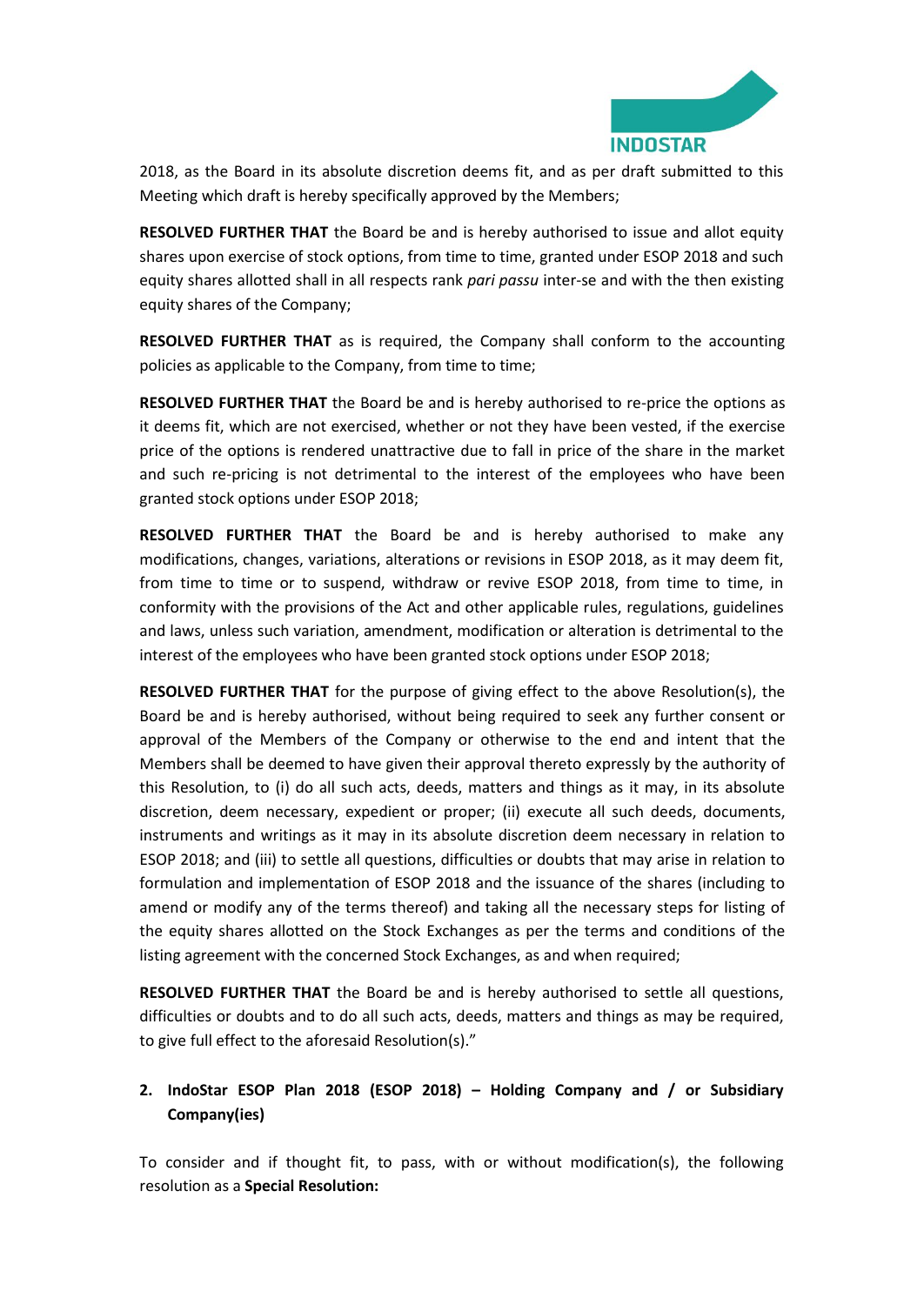

**"RESOLVED THAT** pursuant to the (i) Section 62(1)(b) and other applicable provisions of the Companies Act, 2013, read with Rule 12 of the Companies (Share Capital and Debentures) Rules, 2014, (including any statutory modification(s) or re-enactment(s) thereof for time being in force) (the "**Act**"); (ii) provisions contained in the Memorandum of Association and the Articles of Association of the Company; (iii) such other rules, regulations, notifications, guidelines and laws applicable in this regard, from time to time, and subject to such approval(s) / consent(s) / permission(s) / sanction(s), as may be required, from the appropriate regulatory authorities / institutions / bodies including but not limited to the Stock Exchanges, Securities and Exchange Board of India, and the Reserve Bank of India, and further subject to such terms and conditions as may be prescribed while granting such approval(s) / consent(s) / permission(s) / sanction(s), and which may be agreed to and accepted by the Board of Directors (hereinafter referred to as the "**Board**" which term shall be deemed to include any Committee thereof, including the Nomination and Remuneration Committee ("**NRC**") constituted by the Board, for the time being exercising the powers conferred on the Board by this Resolution), consent of the Members of the Company be and is hereby accorded to introduce and implement "IndoStar ESOP Plan 2018" (**"ESOP 2018"**) and to create, grant, offer, issue and allot, at any time, to the present and / or future permanent employees of the subsidiary companies of the Company working in India or abroad and / or present and / or future permanent employees of the holding company of the Company and / or directors (including whole-time directors but excluding non-executive independent directors) of the subsidiary companies of the Company in India or aboard and / or directors (including whole-time directors but excluding non-executive independent directors) of the holding company of the Company and any other individuals / entities as allowed under applicable rules, regulations, guidelines and laws (hereinafter referred to as **"employees"** or **"said employees"**) under ESOP 2018, 60,00,000 (Sixty Lakh) stock options convertible into 60,00,000 (Sixty Lakh) equity shares of the Company (or such adjusted numbers for corporate actions including bonus, stock, splits or consolidation or other reorganisation of the capital structure of the Company), having face value of INR 10/- (Rupees Ten only) per equity share, at such price, in one or more tranches, and on such terms and conditions as may be fixed or determined by the Board in accordance with the Act and provisions of ESOP 2018;

**RESOLVED FURTHER THAT** without prejudice to the generality of the above but subject to the terms mentioned in the Explanatory Statement, annexed to the Notice convening this Meeting, which are hereby approved by the Members, the Board be and is hereby authorised to formulate, evolve, decide upon, administer, superintend and implement ESOP 2018, as the Board in its absolute discretion deems fit, and as per draft submitted to this Meeting which draft is hereby specifically approved by the Members;

**RESOLVED FURTHER THAT** the Board be and is hereby authorised to issue and allot equity shares upon exercise of stock options, from time to time, granted under ESOP 2018 and such equity shares allotted shall in all respects rank *pari passu* inter-se and with the then existing equity shares of the Company;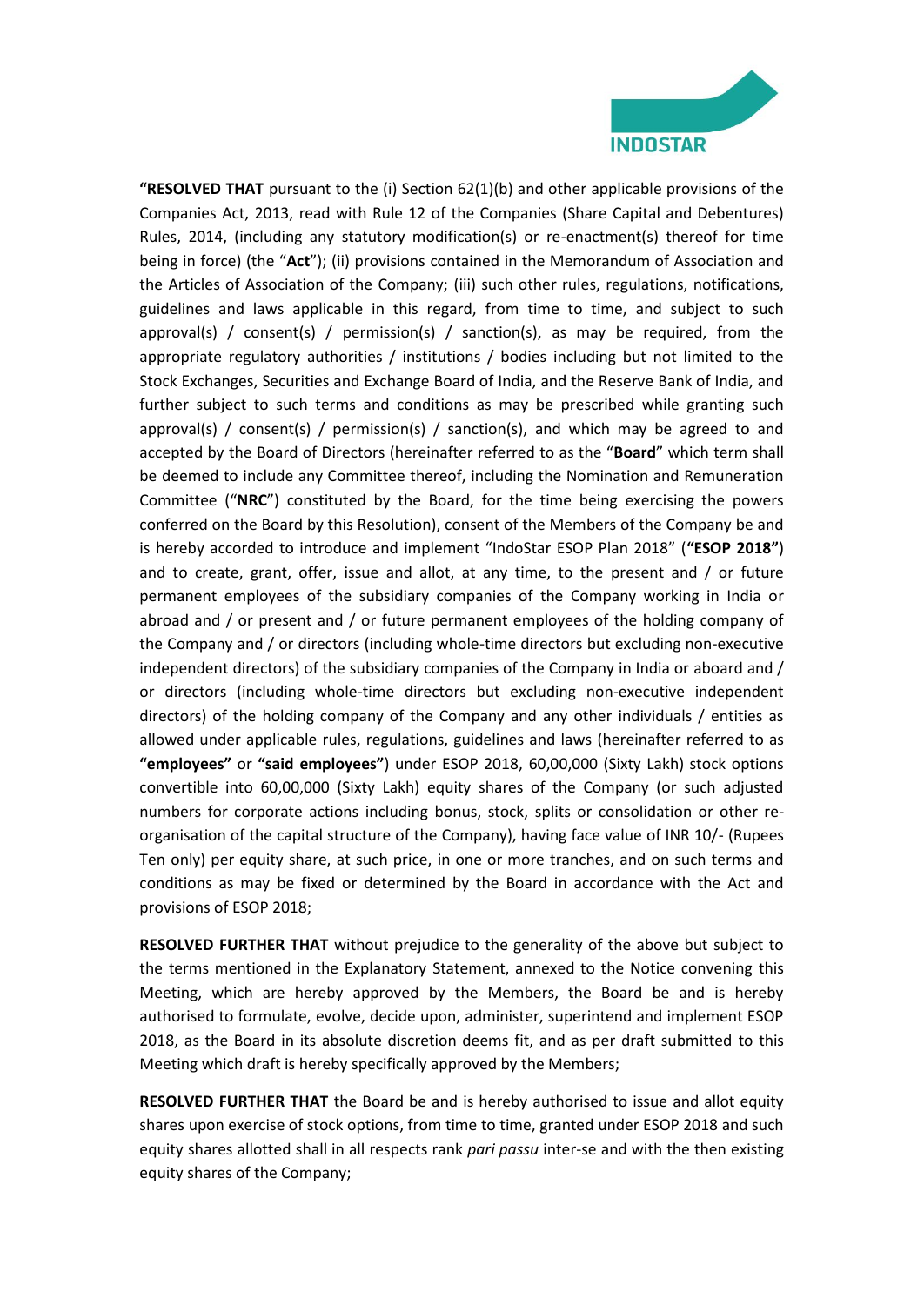

**RESOLVED FURTHER THAT** as is required, the Company shall conform to the accounting policies as applicable to the Company, from time to time;

**RESOLVED FURTHER THAT** the Board be and is hereby authorised to re-price the options as it deems fit, which are not exercised, whether or not they have been vested, if the exercise price of the options is rendered unattractive due to fall in price of the share in the market and such re-pricing is not detrimental to the interest of the employees who have been granted stock options under ESOP 2018;

**RESOLVED FURTHER THAT** the Board be and is hereby authorised to make any modifications, changes, variations, alterations or revisions in ESOP 2018, as it may deem fit, from time to time or to suspend, withdraw or revive ESOP 2018, from time to time, in conformity with the provisions of the Act and other applicable rules, regulations, guidelines and laws, unless such variation, amendment, modification or alteration is detrimental to the interest of the employees who have been granted stock options under ESOP 2018;

**RESOLVED FURTHER THAT** for the purpose of giving effect to the above Resolution(s), the Board be and is hereby authorised, without being required to seek any further consent or approval of the Members of the Company or otherwise to the end and intent that the Members shall be deemed to have given their approval thereto expressly by the authority of this Resolution, to (i) do all such acts, deeds, matters and things as it may, in its absolute discretion, deem necessary, expedient or proper; (ii) execute all such deeds, documents, instruments and writings as it may in its absolute discretion deem necessary in relation to ESOP 2018; and (iii) to settle all questions, difficulties or doubts that may arise in relation to formulation and implementation of ESOP 2018 and the issuance of the shares (including to amend or modify any of the terms thereof) and taking all the necessary steps for listing of the equity shares allotted on the Stock Exchanges as per the terms and conditions of the listing agreement with the concerned Stock Exchanges, as and when required;

**RESOLVED FURTHER THAT** the Board be and is hereby authorised to settle all questions, difficulties or doubts and to do all such acts, deeds, matters and things as may be required, to give full effect to the aforesaid Resolution(s)."

#### **Registered & Corporate Office:**

One Indiabulls Center, 17<sup>th</sup> Floor, Tower 2A, Jupiter Mills Compound, Senapati Bapat Marg, Mumbai – 400 013 CIN: U65100MH2009PLC268160 Website: [www.indostarcapital.com](http://www.indostarcapital.com/) e-mail: [icf.legal@indostarcapital.com](mailto:icf.legal@indostarcapital.com) Tel: +91 22 43157000*;* Fax: +91 22 43157010

Place: Mumbai Date: 12 December 2017 By the Order of the Board of Directors For **IndoStar Capital Finance Limited**

> **Jitendra Bhati** VP – Compliance & Secretarial Membership No.: FCS 8937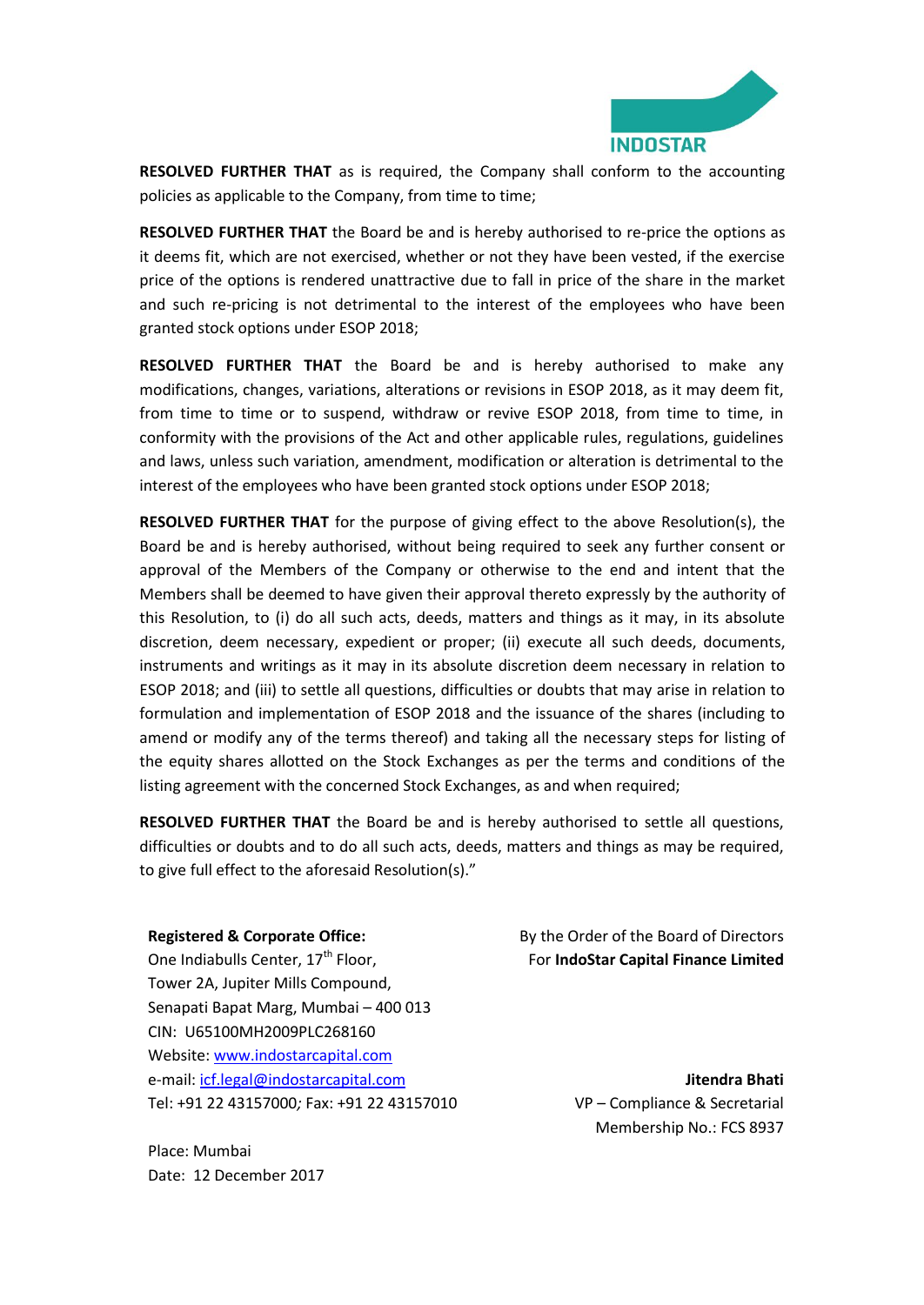

#### **Notes:**

- 1. The relevant Explanatory Statement pursuant to Section 102 of the Companies Act, 2013, in respect of the businesses as set out in the Notice of Extraordinary General Meeting ("**EGM Notice**") is annexed hereto and forms part of the EGM Notice.
- 2. **A MEMBER ENTITLED TO ATTEND AND VOTE AT THE MEETING IS ALSO ENTITLED TO APPOINT A PROXY TO ATTEND AND VOTE ON POLL ON HIS BEHALF AND THE PROXY NEED NOT BE A MEMBER OF THE COMPANY.**
- 3. The form of proxy to be valid should be duly completed, stamped and signed and must be deposited with the Company at least 48 hours before the time scheduled for the Meeting.

Members are requested to note that a person can act as a proxy on behalf of Members not exceeding 50 and holding in the aggregate not more than 10% of the total share capital of the Company carrying voting rights. In case a proxy is proposed to be appointed by a Member holding more than 10% of the total share capital of the Company carrying voting rights, then such proxy shall not act as a proxy for any other person or shareholder.

- 4. Members are requested to register the changes, from time to time, in their emailaddress with the Company to enable the Company to service various notice(s), reports, documents, etc. in the electronic mode.
- 5. Corporate Members intending to send their authorised representative(s) to attend the Extraordinary General Meeting are requested to send a certified copy of the board resolution authorising their representative(s) to attend and vote on their behalf at the Extraordinary General Meeting pursuant to the provisions of Section 113 of the Companies Act, 2013.
- 6. All relevant documents referred to in the EGM Notice and the Explanatory Statement will be available for inspection by the Members at the Registered & Corporate Office of the Company during normal business hours on all working days (except Saturday(s), Sunday(s) and Public Holiday(s) up to the date of the Extraordinary General Meeting and during the continuance of the Extraordinary General Meeting.
- 7. Members / Proxies / Authorised Representative(s) of the Corporate Members are requested to bring the Attendance Slip duly filled in.
- 8. EGM Notice along with the Attendance Slip and Proxy Form is being sent by electronic mail to all the Members whose email addresses are registered with the Company / Depository Participant(s), unless a Member has requested for a hard copy of the same.
- 9. EGM Notice will also be available on the website of the Company [www.indostarcapital.com.](http://www.indostarcapital.com/)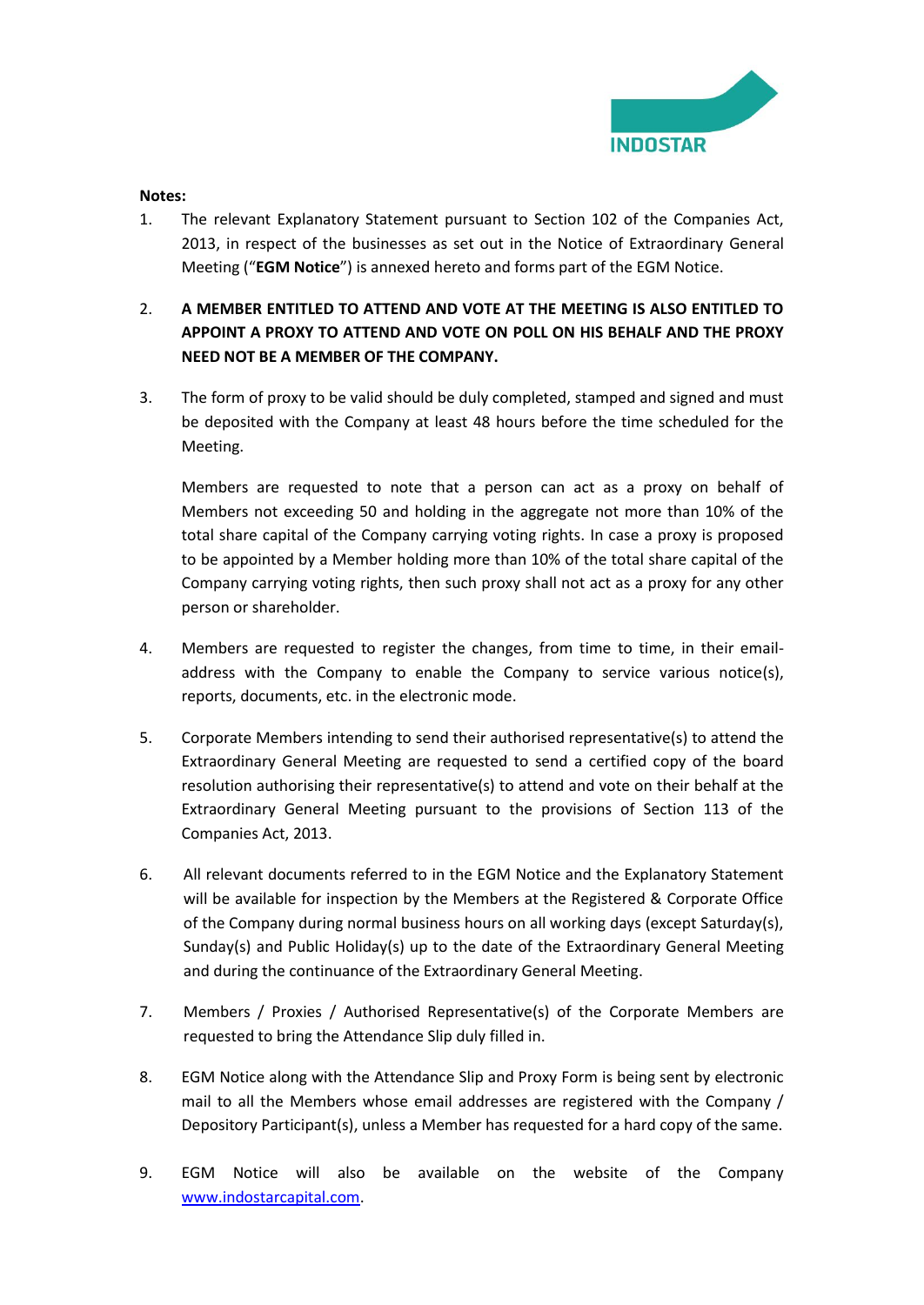

#### **ANNEXURE TO THE EGM NOTICE**

## **EXPLANATORY STATEMENT PURSUANT TO SECTION 102(1) OF THE COMPANIES ACT, 2013 ("THE ACT")**

### **Item No. 1 & Item No. 2**

Members are requested to note that the success of the Company's objectives is largely determined by the quality of its work force and their commitment to achieve Company's objectives. It is recognized that not only good employment opportunities but also additional motivating mechanisms are needed to incentivize employees and aligning their interest with the interest of the Company.

Members are requested to note that in recognition of the aforesaid objective, the Company had approved and implemented the following employee stock options plans, from time to time:

- (i) IndoStar ESOP Plan 2012 (ESOP 2012);
- (ii) IndoStar ESOP Plan 2016 (ESOP 2016); and
- (iii) IndoStar ESOP Plan 2016 II (ESOP 2016 II)
- (iv) IndoStar ESOP Plan 2017 (ESOP 2017)

Members are requested to note that the Company had, from time to time, granted, cancelled and reallocated stock options to the eligible employees from amongst the aforesaid employee stock options plans and the details of pool, stock options granted and stock options available for grant under ESOP 2012, ESOP 2016, ESOP 2016 - II and ESOP 2017 are as under:

| Plan(s)          | Pool      | *Granted  | <b>No. of Stock Options Available</b> |
|------------------|-----------|-----------|---------------------------------------|
| <b>ESOP 2012</b> | 15,00,000 | 14,91,864 | 8,136                                 |
| <b>ESOP 2016</b> | 27,00,000 | 26,65,777 | 34,223                                |
| ESOP $2016 - H$  | 30,00,000 | 29,87,000 | 13,000                                |
| <b>ESOP 2017</b> | 20,00,000 | 14,28,500 | 5,71,500                              |
| Total            | 92,00,000 | 85,73,141 | 6,26,859                              |

*\*Net of cancellations and reallocations* 

Members are requested to note that in light of (i) Company's pace of growth; (ii) increase in scope of business volume and business verticals / financial products of the Company / its subsidiaries, within the financial services sector; (iii) commitment made to new senior / middle level hires undertaken / to be undertaken by the Company; and (iv) considering the fact that in aggregate only 6,26,859 stock options are available for further grant, the Board of Directors of the Company, on recommendation of the Nomination and Remuneration Committee, at their meeting held on 12 December 2017 approved introduction of new employee stock option scheme titled as "IndoStar ESOP Plan - 2018" ("**ESOP 2018"**), largely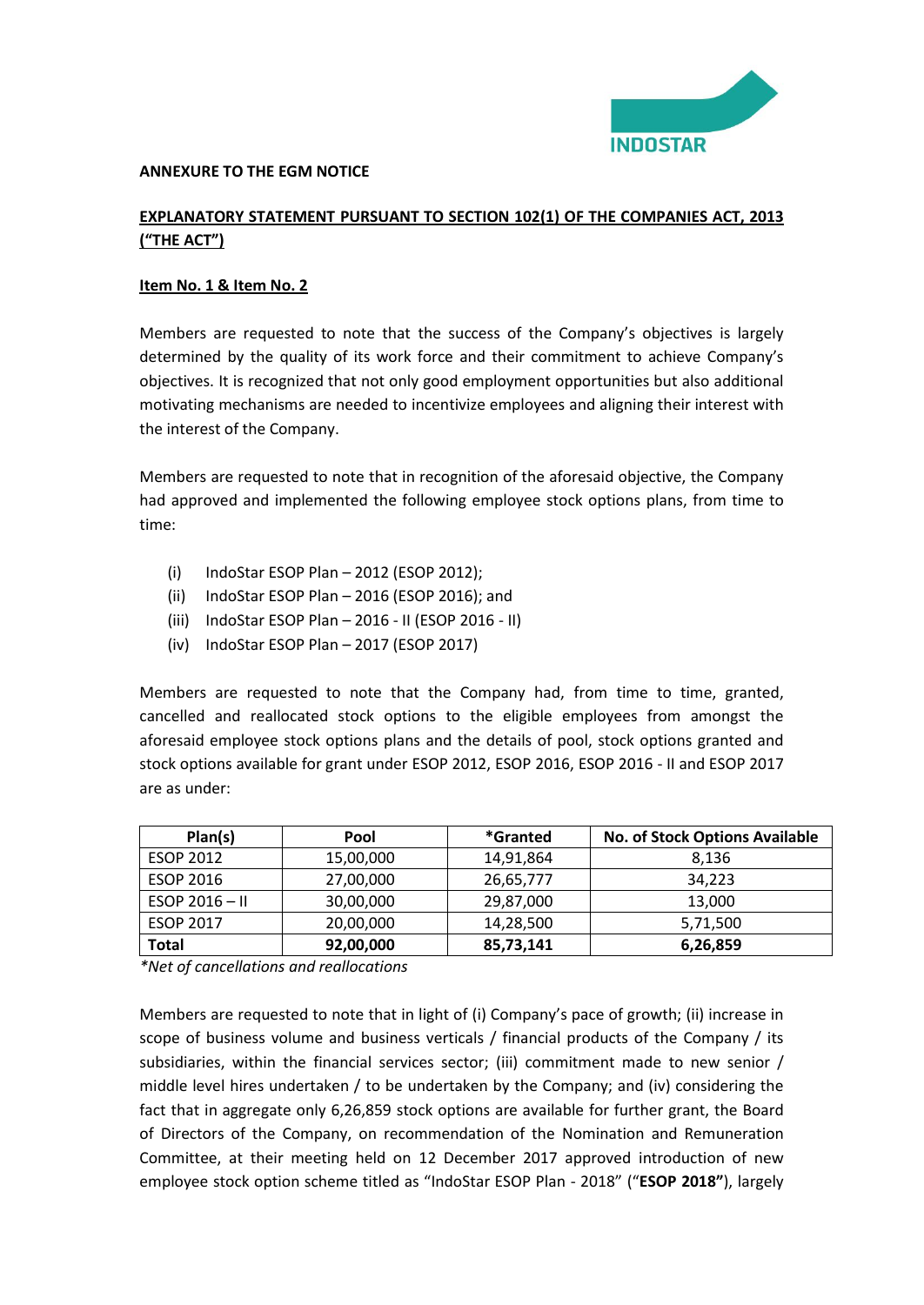

in line with the existing employee stock option plans of the Company, to create and grant stock options not exceeding 60,00,000 (Sixty Lakh) stock options, each convertible into 1 equity share of the Company having Face Value of INR 10/- (Rupee Ten only) per equity share, with an objective to attract, retain, motivate and incentivize employees.

Members are further requested to note that the Board of Directors considers it appropriate to extend the proposed ESOP 2018 to the employees / directors of the holding / subsidiary company(ies), as may be decided by the Board of Directors or Nomination and Remuneration Committee thereof, to motivate and retain the best talent.

| Total number of stock options to be         | A maximum of 60,00,000 (Sixty Lakh) stock           |  |  |
|---------------------------------------------|-----------------------------------------------------|--|--|
| granted                                     | options, subject to adjustments as may be           |  |  |
|                                             | required due to any corporate action. Each          |  |  |
|                                             | stock option is exercisable into 1 (one) equity     |  |  |
|                                             | share of the Company.                               |  |  |
| Identification of classes of employees      | be<br>decided<br>the<br>Nomination<br>To<br>by<br>& |  |  |
| entitled to participate in the ESOP 2018    | Remuneration Committee from time to time, in        |  |  |
|                                             | accordance with the ESOP 2018.                      |  |  |
| Appraisal process for determining the       | As may be deemed fit by the Nomination &            |  |  |
| eligibility of employees to the ESOP        | Remuneration Committee from time to time in         |  |  |
| 2018                                        | accordance with the ESOP 2018.                      |  |  |
|                                             |                                                     |  |  |
| Requirements of vesting and vesting         | Nomination<br>As<br>determined<br>by<br>the<br>&    |  |  |
| period                                      | Remuneration Committee in accordance with           |  |  |
|                                             | the ESOP 2018. Provided that there shall be a       |  |  |
|                                             | minimum period of one year between the grant        |  |  |
|                                             | of options and vesting of options.                  |  |  |
| Maximum period within which the             | the<br>Nomination<br>determined<br>by<br>&<br>As    |  |  |
| options shall be vested                     | Remuneration Committee in accordance with           |  |  |
|                                             | the ESOP 2018.                                      |  |  |
| Exercise price or the formula for           | the<br>Nomination<br>by<br>&<br>As<br>determined    |  |  |
| arriving at the exercise price              | Remuneration Committee in accordance with           |  |  |
|                                             | the ESOP 2018.                                      |  |  |
| <b>Exercise period and Exercise Process</b> | As per the ESOP 2018.                               |  |  |
| Lock-in period                              | the<br>Nomination<br>determined<br>by<br>&<br>As    |  |  |
|                                             | Remuneration Committee in accordance with           |  |  |
|                                             | the ESOP 2018.                                      |  |  |
|                                             | Shares issued under ESOP 2018 shall be subject      |  |  |
|                                             | to transfer restrictions as provided in the         |  |  |
|                                             | Articles of Association of the Company and such     |  |  |
|                                             | lock-in restrictions, if required under Applicable  |  |  |
|                                             | Laws and / or if determined by the Nomination       |  |  |

The broad features of ESOP 2018 are as under: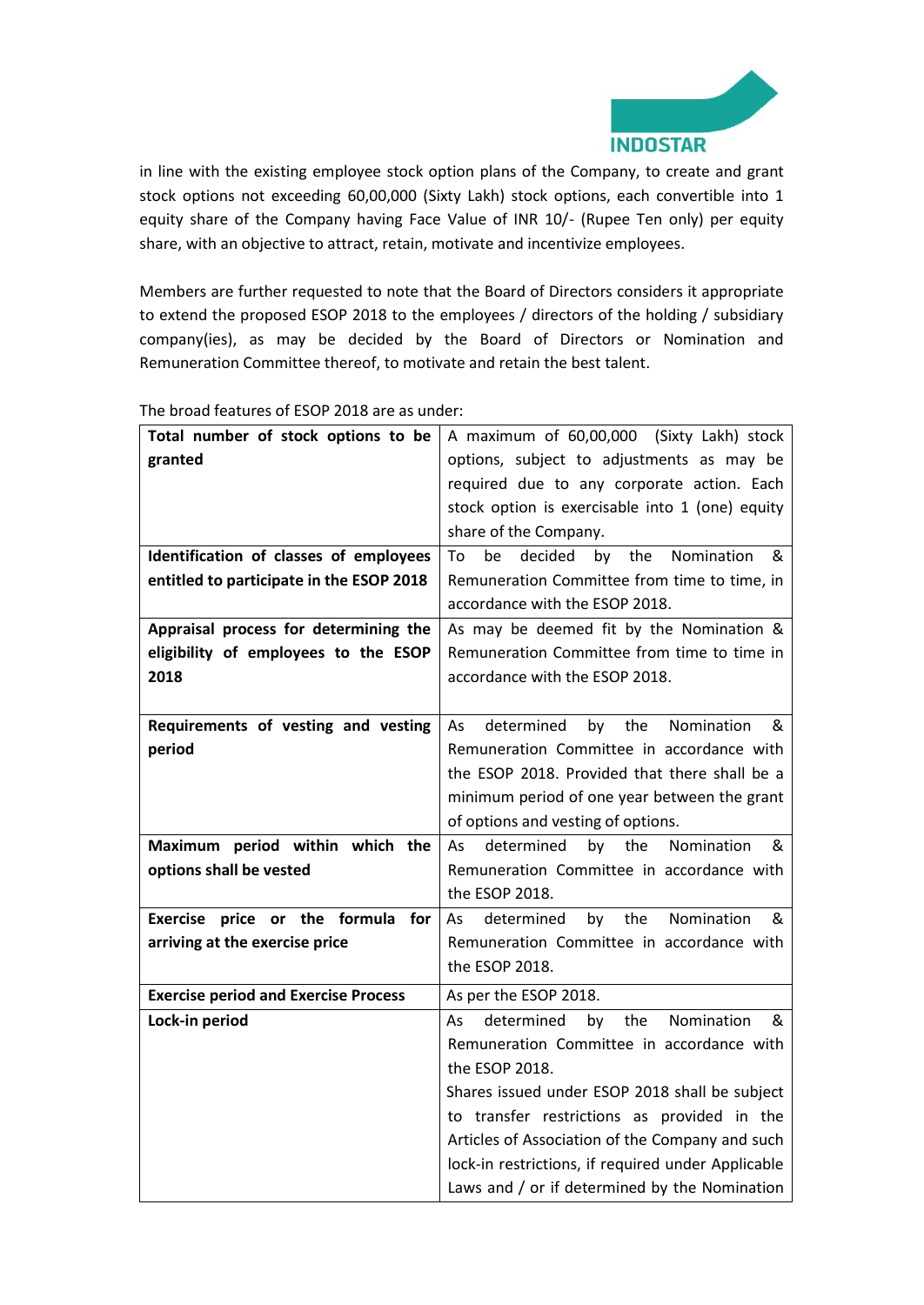

|                                        | and Remuneration Committee from the date of   |  |
|----------------------------------------|-----------------------------------------------|--|
|                                        | allotment of Shares under the ESOP 2018.      |  |
| Maximum number of options to be        | Such number as may be decided by the Board or |  |
| granted per employee and in aggregate  | the Nomination and Remuneration Committee     |  |
|                                        | thereof in accordance with the ESOP 2018.     |  |
| Method which the company shall use     | As per the ESOP 2018.                         |  |
| to value its options                   |                                               |  |
| Conditions under which options vested  | As per the ESOP 2018.                         |  |
| in employee(s) may lapse               |                                               |  |
| Specified Time Period within which the | As per the ESOP 2018.                         |  |
| employee shall exercise the vested     |                                               |  |
| options in the event of a proposed     |                                               |  |
| termination<br>of<br>employment<br>or  |                                               |  |
| resignation of employee                |                                               |  |
| Implementation and administration of   | The Company shall directly implement and      |  |
| <b>ESOP 2018</b>                       | administer the ESOP 2018 through the Board /  |  |
|                                        | the Nomination & Remuneration Committee.      |  |
| Issue of new shares or secondary       | Company shall issue new shares on exercise of |  |
| acquisition                            | stock options under the ESOP 2018.            |  |

Members are requested to note that the Company shall conform to the Accounting Policies as applicable to the Company, from time to time.

Members are requested to note that in case the Company calculates the employees compensation cost using the intrinsic value of the stock options, the difference between the employee compensation cost so computed and the employee compensation cost that shall have been recognized if it had used the fair value of the options, shall be disclosed in the Annual Report and also the impact of this difference on profits and on EPS of the Company shall also be disclosed in the Annual Report.

Members are requested to note that the draft of the ESOP 2018 shall be open for inspection by the Members at the Registered & Corporate Office of the Company during normal business hours on all working days (i.e., except Saturday(s), Sunday(s) and Public Holiday(s) up to the date of the Extraordinary General Meeting and during the continuance of the Extraordinary General Meeting.

Members are requested to note that it is proposed to seek the approval of the Members of the Company in terms of Section 62(1)(b) of the Companies Act, 2013 read with Rule 12 of the Companies (Share Capital and Debentures) Rules, 2014 for the introduction and implementation of the ESOP 2018.

The Board recommends the Resolution(s) set out at Item No. 1 and Item No. 2 of this EGM Notice to the Members for their consideration and approval, by way of Special Resolution(s).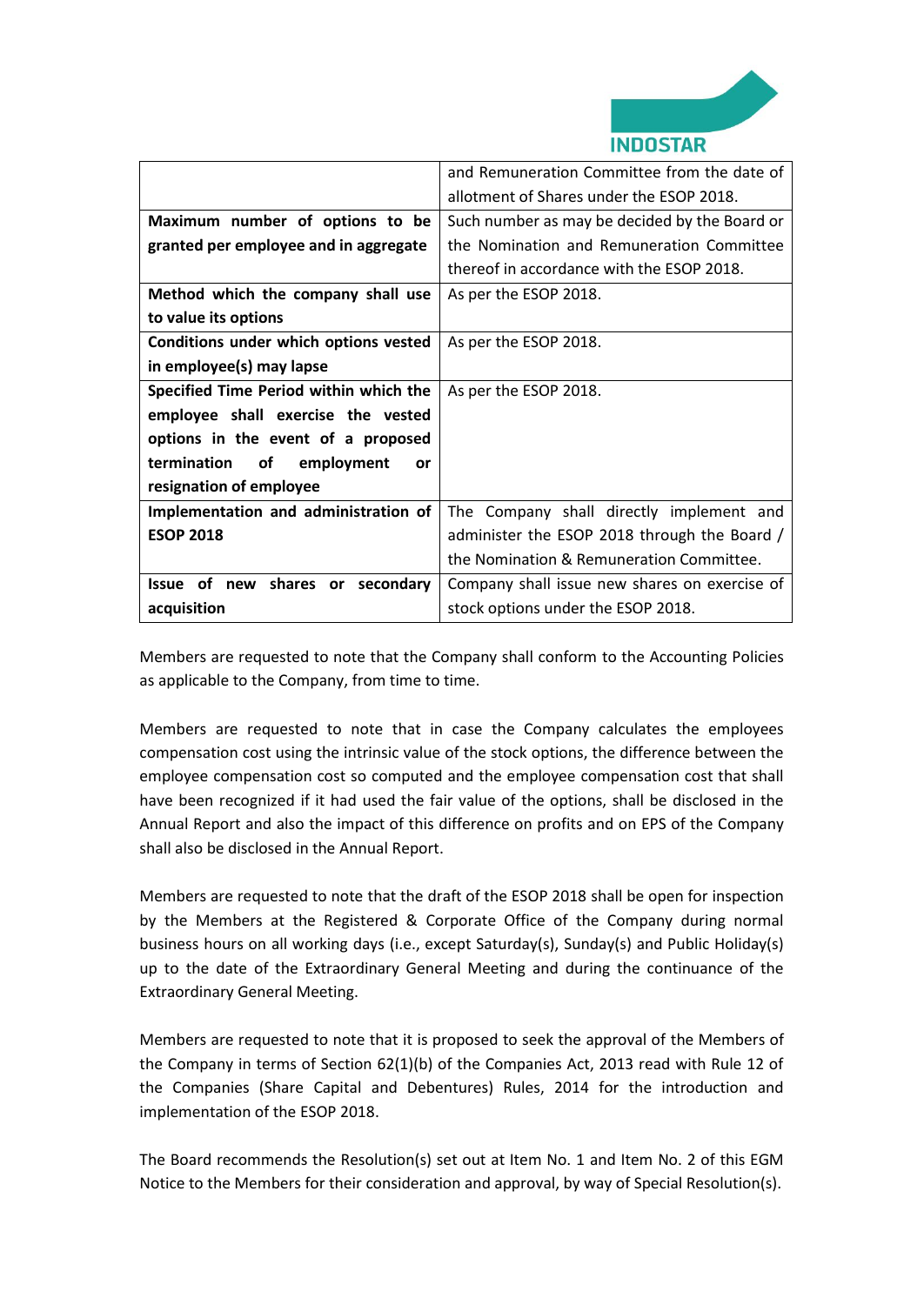

None of the Directors, Key Managerial Personnel of the Company and their relatives are, in any way, concerned or interested, financially or otherwise, in the Special Resolution(s) set out at Item No. 1 and Item No. 2 of this EGM Notice, except to the extent of the options / equity shares that may be granted / offered to them under the ESOP 2018.

#### **Registered & Corporate Office:**

One Indiabulls Center, 17<sup>th</sup> Floor, Tower 2A, Jupiter Mills Compound, Senapati Bapat Marg, Mumbai – 400 013 CIN: U65100MH2009PLC268160 Website: [www.indostarcapital.com](http://www.indostarcapital.com/) e-mail: [icf.legal@indostarcapital.com](mailto:icf.legal@indostarcapital.com) Tel: +91 22 43157000*;* Fax: +91 22 43157010

Place: Mumbai Date: 12 December 2017 By the Order of the Board of Directors For **IndoStar Capital Finance Limited**

> **Jitendra Bhati** VP – Compliance & Secretarial Membership No.: FCS 8937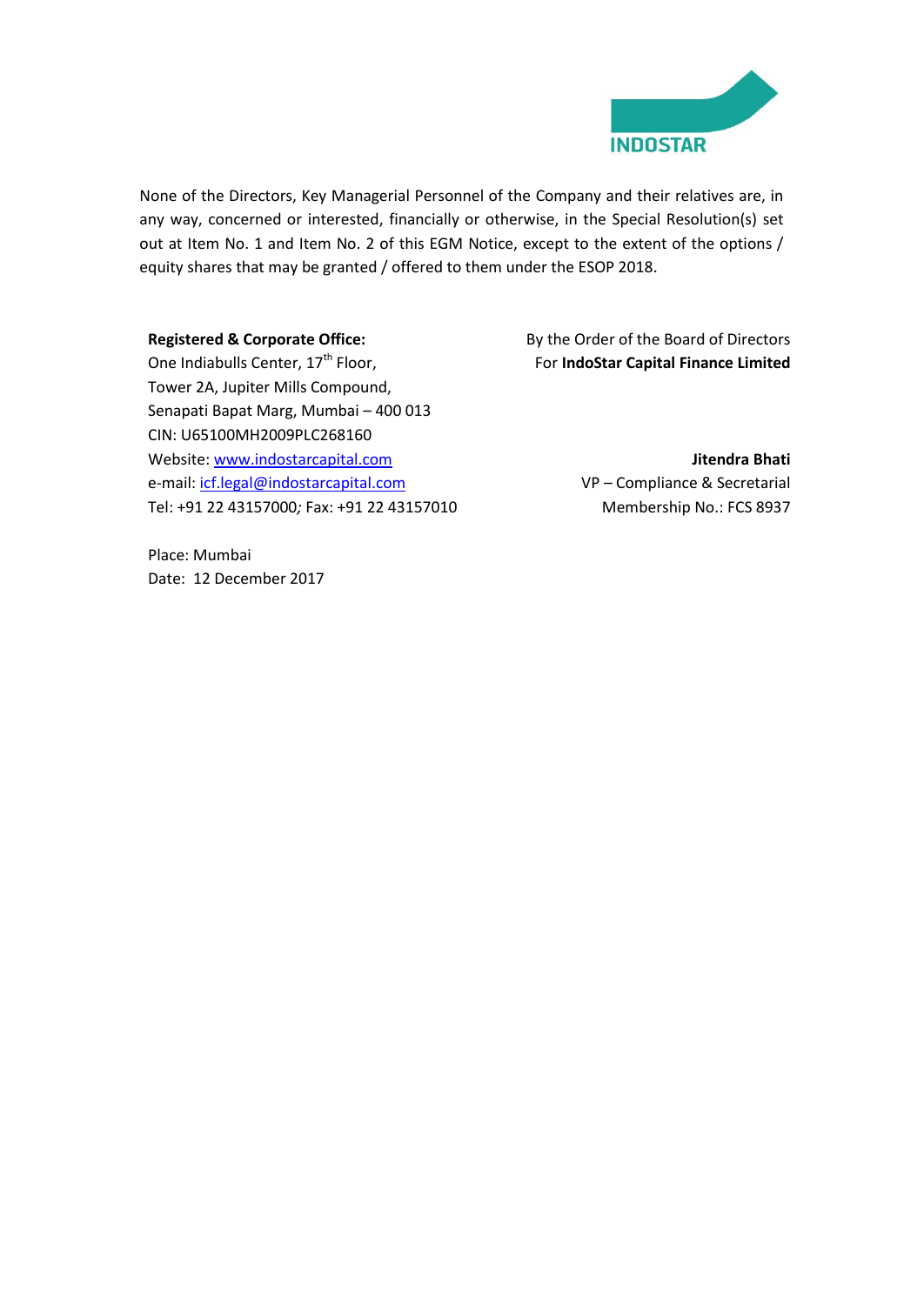



# **IndoStar Capital Finance Limited (CIN:** U65100MH2009PLC268160) Registered & Corporate Office: One Indiabulls Center, 17<sup>th</sup> Floor, Tower 2A, Jupiter Mills Compound, Senapati Bapat Marg, Mumbai – 400 013 **Tel:** +91 22 43157000*;* **Fax:** +91 22 43157010 **Website:** [www.indostarcapital.com;](http://www.indostarcapital.com/) **Email:** [icf.legal@indostarcapital.com](mailto:icf.legal@indostarcapital.com)

#### **ATTENDANCE SLIP**

| Registered Folio /  |
|---------------------|
| DP ID and Client ID |
| Name and address of |
| the shareholder(s)  |
|                     |
| Joint Holder 1      |
| Joint Holder 2      |

I / We hereby record my / our presence at an EXTRAORDINARY GENERAL MEETING of the Company held on Friday, 15 December 2017 at 11.00 a.m. at shorter notice, at One Indiabulls Center, 17<sup>th</sup> Floor, Tower 2A, Jupiter Mills Compound, Senapati Bapat Marg, Mumbai – 400 013.

|               | Member's Folio / DP ID-   Member's  /  Proxy's  /  Member's  /  Proxy's |           |
|---------------|-------------------------------------------------------------------------|-----------|
| Client ID No. | Authorised Representative's   Authorised Representative's               |           |
|               | name in Block Letters                                                   | Signature |

#### **NOTE:**

Please complete the Folio / DP ID-Client ID No. and name of the Member / Proxy / Authorised Representative, sign this Attendance Slip and hand it over, duly signed, at the entrance of the Extraordinary General Meeting Venue.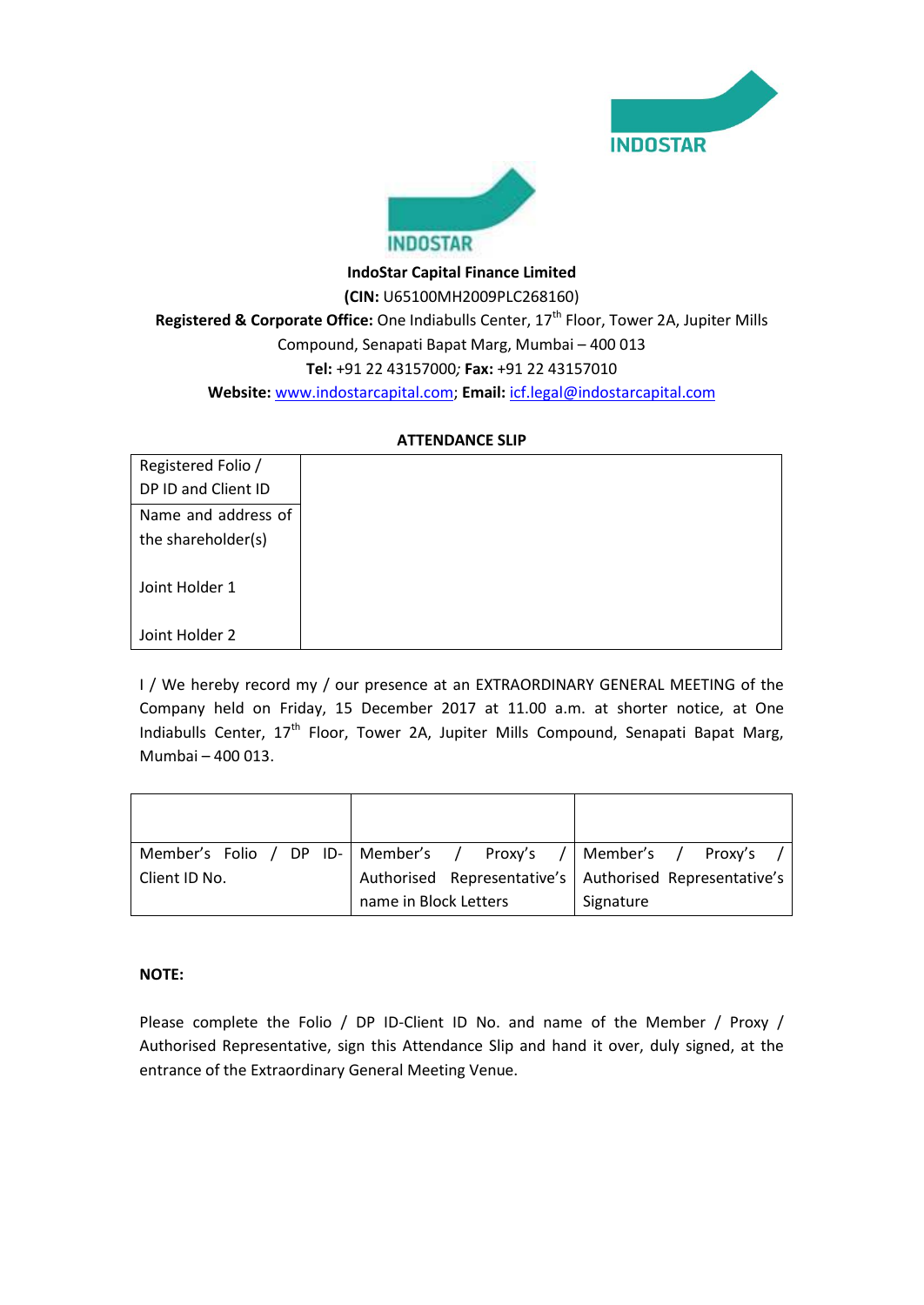



**IndoStar Capital Finance Limited (CIN:** U65100MH2009PLC268160) Registered & Corporate Office: One Indiabulls Center, 17<sup>th</sup> Floor, Tower 2A, Jupiter Mills Compound, Senapati Bapat Marg, Mumbai – 400 013 **Tel:** +91 22 43157000*;* **Fax:** +91 22 43157010 **Website:** [www.indostarcapital.com;](http://www.indostarcapital.com/) **Email:** [icf.legal@indostarcapital.com](mailto:icf.legal@indostarcapital.com)

**PROXY FORM**

*[Pursuant to Section 105(6) of the Companies Act, 2013 and Rule 19(3) of the Companies (Management and Administration) Rules, 2014]*

|              | Name of the member(s):     |                                                                         |                 |
|--------------|----------------------------|-------------------------------------------------------------------------|-----------------|
|              | <b>Registered Address:</b> |                                                                         |                 |
|              | E-mail Id:                 |                                                                         |                 |
|              | Folio No./ Client ID No.:  |                                                                         |                 |
|              | DP ID:                     |                                                                         |                 |
|              | hereby appoint:            | I / We, being the member(s) holding  shares of the above named Company, |                 |
| $\mathbf{1}$ |                            |                                                                         |                 |
|              | E-mail Id:                 | Signature:                                                              | or failing him: |
| 2            | Name:                      |                                                                         |                 |

E-mail Id:……………………... Signature:……………………………………

as my / our Proxy to attend and vote (on a poll) for me / us and on my / our behalf at the Extraordinary General Meeting of the Company to be held on Friday, 15 December 2017 at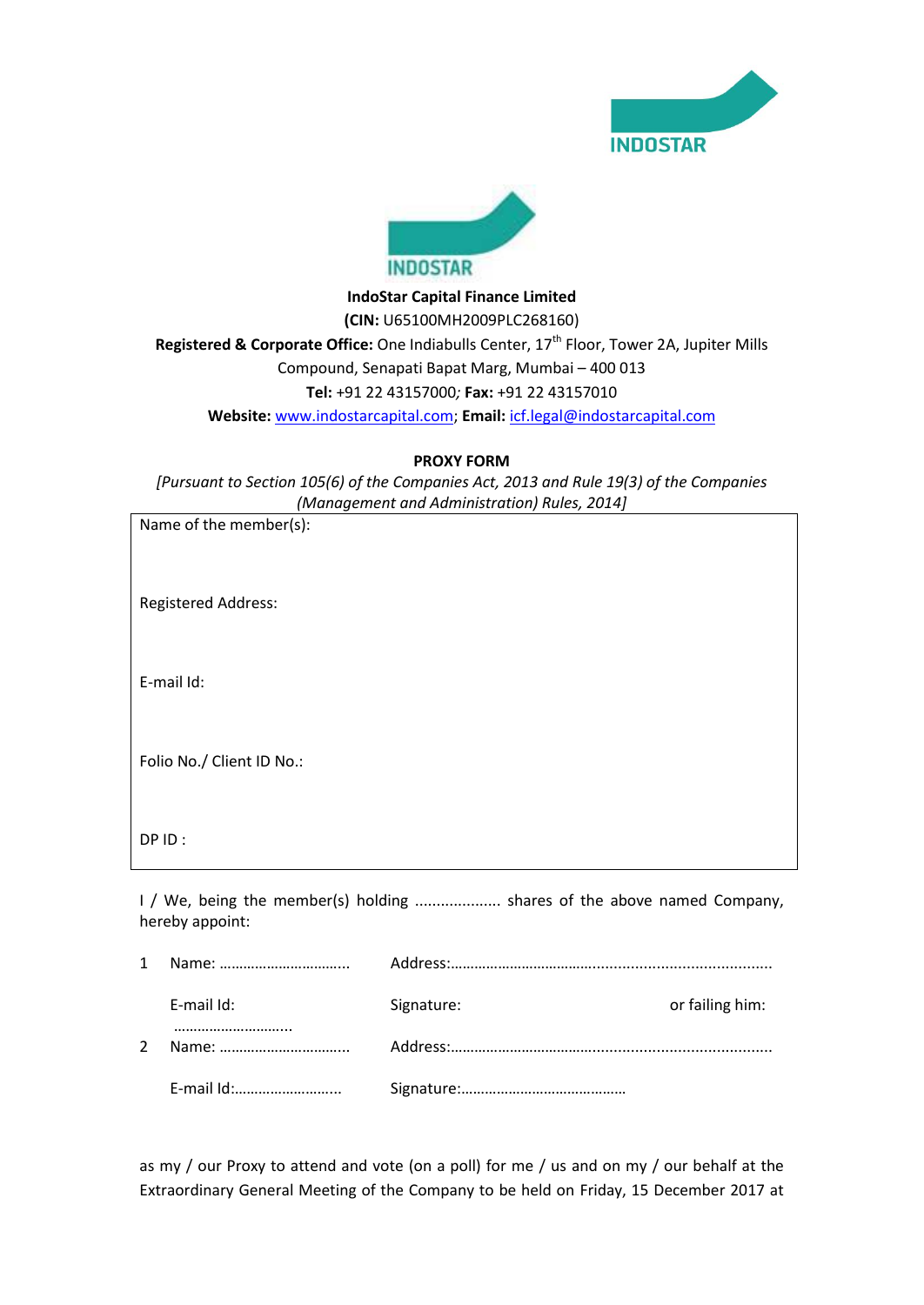

11.00 a.m. at shorter notice, at One Indiabulls Center, 17<sup>th</sup> Floor, Tower 2A, Jupiter Mills Compound, Senapati Bapat Marg, Mumbai – 400013 and at any adjournment thereof in respect of such resolutions as are indicated below:

| <b>Resolution</b> | <b>Business</b>                                                           |
|-------------------|---------------------------------------------------------------------------|
| No.               |                                                                           |
| 1.                | IndoStar ESOP Plan 2018 (ESOP 2018)                                       |
| 2.                | IndoStar ESOP Plan 2018 (ESOP 2018) - Holding Company and / or Subsidiary |
|                   | Company(ies)                                                              |

Signed this ……………………… day of ……………..…………………………… 2017

|                               | Affix   |
|-------------------------------|---------|
| Signature of Shareholder(s):  | Revenue |
|                               | Stamp   |
| Signature of Proxy holder(s): |         |

## **NOTE:**

- 1. This form of Proxy, in order to be effective, should be duly completed and deposited at the Registered Office of the Company, One Indiabulls Center, 17<sup>th</sup> Floor, Tower 2A, Jupiter Mills Compound, Senapati Bapat Marg, Mumbai – 400 013 not less than FORTY-EIGHT HOURS (48 Hrs) before the commencement of the Meeting.
- 2. For the Resolution, Explanatory Statement and Notes, please refer to the Notice of the Extraordinary General Meeting.